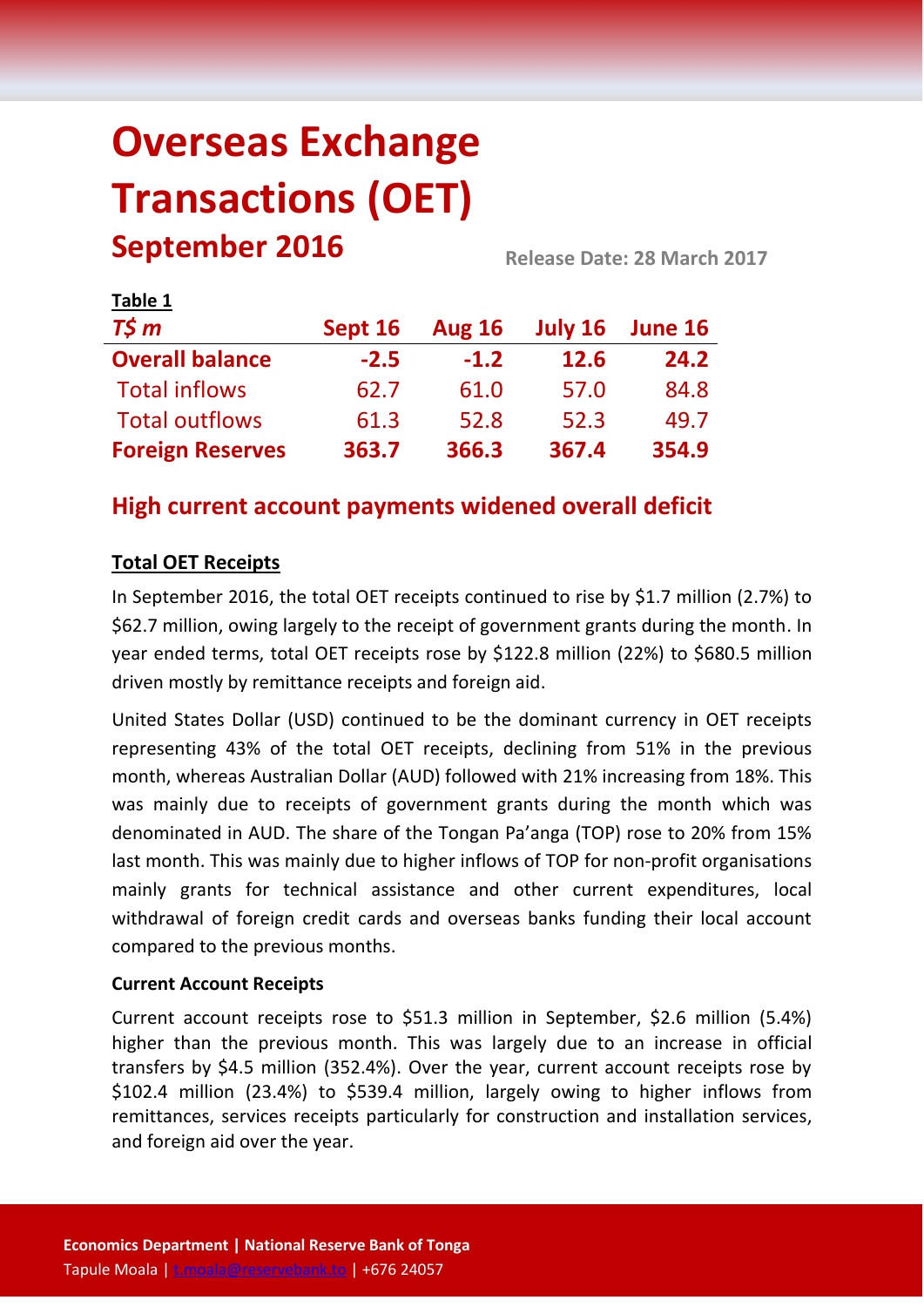Transfer receipts rose by \$3.6 million (12.8%) to \$31.4 million in September. This was largely attributed to official grants for technical assistance and projects by Government departments which rose by \$4.5 million (352.4%). In addition, receipts by non-profit institutions which were mostly funds to local churches also increased by \$0.6 million (14.7%) to \$5.0 million. These more than offset the decline in private transfers by \$1.6 million (7.1%) which official transfer receipts continued to rise.

Services receipts slightly fell over the month by \$1.1 million (6.5%) to \$16.0 million. This was mainly due to a decline in receipts for other private services by \$0.9 million (12.7%) particularly for sea transportation, professional, management and business services. Travel receipts remained high at \$10.0 million. In year ended terms, service receipts rose by \$31.5 million (26.6%) to \$149.6 million, mainly due to higher inflows for telecommunication, construction and installation services.

Export proceeds rose by \$0.7 million (52.4%) in September as all categories of export receipts increased. Bulk of the increase was from the proceeds from exporting of the agricultural products which rose by \$0.6 million (208.4%) over the month. The high volumes of agricultural exports recorded for the last 2 months contributed to the trend. Export receipts rose by \$3.3 million (23.2%) over the year to \$17.8 million, underpinned by



was largely lower remittance receipts<sup>1</sup>. Over the year ended September 2016, transfer receipts rose by \$62.6 million (21.7%) to \$348.9 million as both private and





an increase in proceeds from the export of agricultural and marine products.

**.** 

<sup>1</sup> Further information on remittances can now be found on our Remittances Data flash, available on the NRBT website.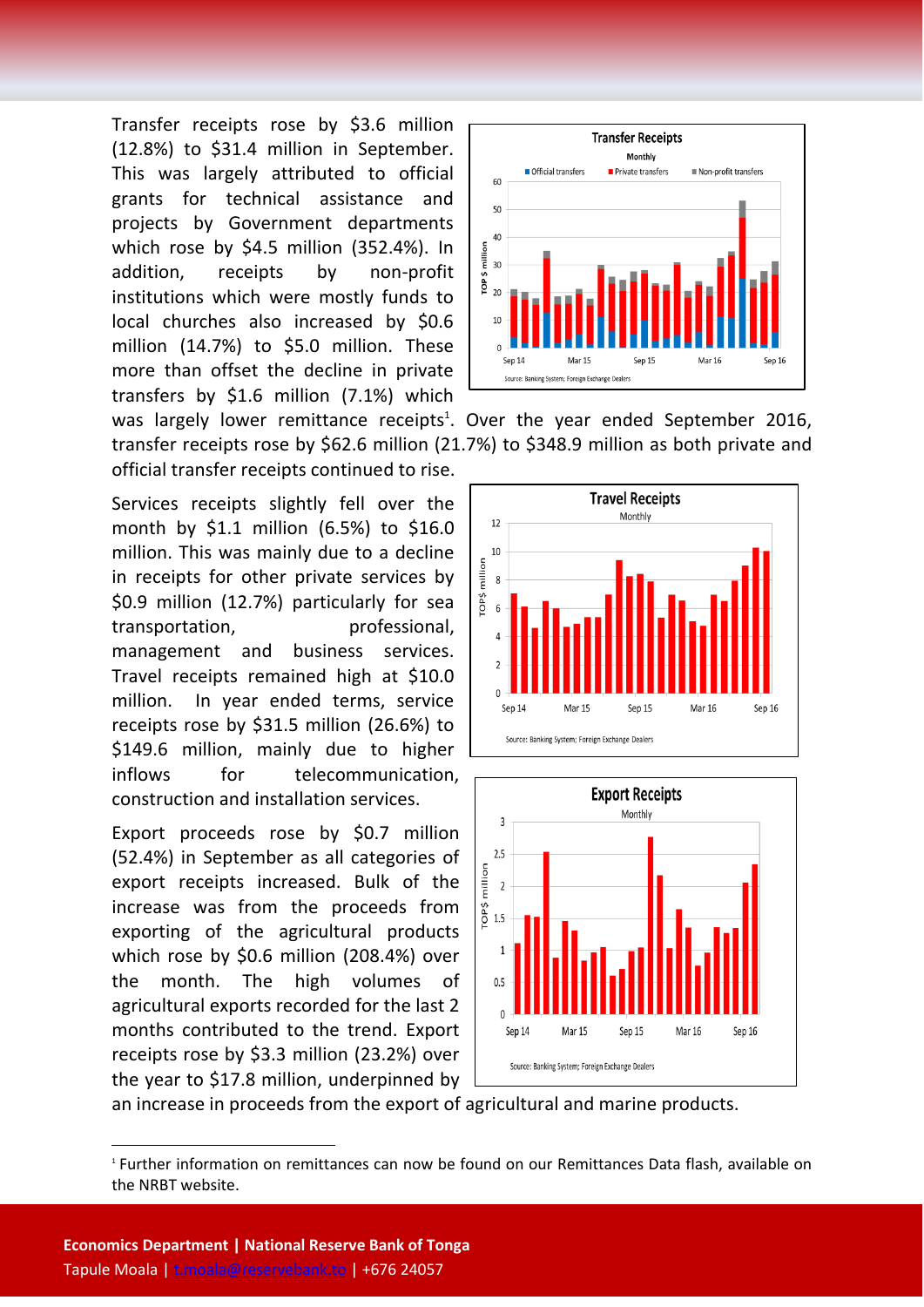#### **Financial Account & Capital Account Receipts**

Over the month, financial account receipts fell by \$2.7 million (24.4%) to \$8.2 million mostly driven by a \$4.5 million (90.1%) drop in foreign direct investments. Capital account receipts, on the other hand, rose by \$1.7 million (113.9%) to \$3.1 million, which were mainly capital grants receipt by private corporations and households for house construction. Over the year, both financial account and capital account receipts rose by \$17.1 million (17.0%) and \$3.3 million (16.5%) respectively underpinned by an increase in foreign direct investment and capital grants receipts.

## **Total OET Payments**

September recorded a very high month of overseas payments reaching a total of \$61.3 million, the highest it has ever been since December 2012. This is a rise of \$8.5 million (16.1%) from last month and was mostly attributed to payments for imports and primary income. In year ended terms, OET payments rose by \$79.9 million (15.5%) to \$595.1 million driven mostly by higher import and services payments.

#### **Current Account Payments**

In September, current account payments rose by \$6.8 million (13.1%) to \$58.2 million which accounted for 95% of total OET payments. Higher payments for imports and primary income largely contributed to the trend. In year ended terms, current account payments also increased by \$77.2 million (16.2%) to \$552.6 million.

Import payments during the month rose by \$3.5 million (11.3%) to \$34.2 million. This owed largely to wholesale and retail imports reflecting mainly business and individual re-stocking after the main events in June until August. All the other categories of import increased as well. Over the year ended September 2016, import payments increased by \$36.9 million to \$340.1 million, underpinned by higher imports of construction, motor vehicles, and wholesale and retail goods.



Payments for primary income rose by \$3.3 million (196.7%) over the month to \$5.0 million, largely owed to interest payment by government on external loans. Over the year, primary income rose by \$1.1 million (6.8%) to \$18.0 million.

Services payments also rose over the month by \$1.5 million (11.3%) to \$14.2 million, underpinned by payments for professional, management and other business services. It also increased over the year by \$23.0 million (21.4%) to \$130.3 million.

Transfer payments in contrast, fell over the month by \$1.5 million (24.2%). In year ended terms, transfer payments increased by \$16.2 million (33.7%) to \$64.1 million.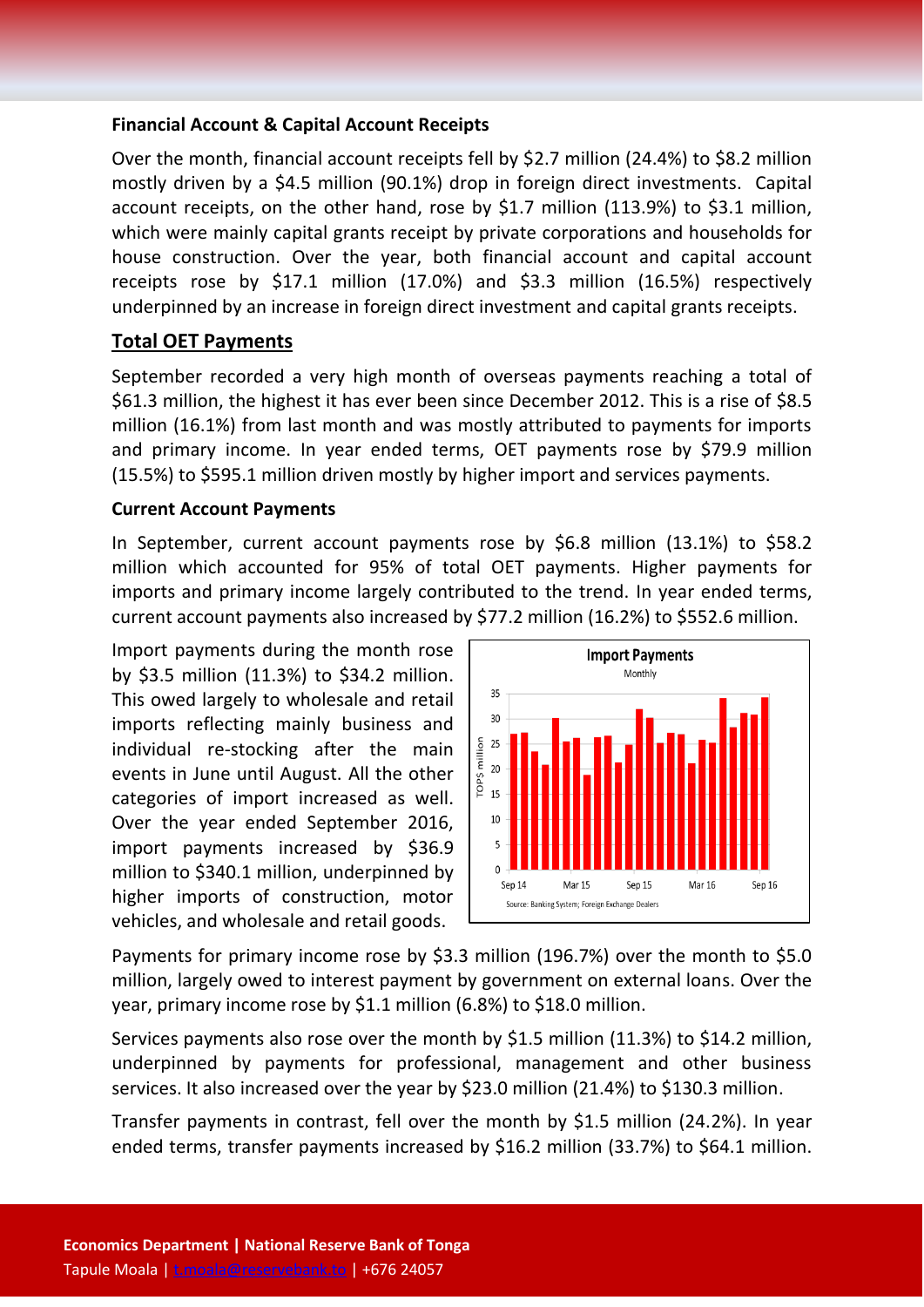Majority of these transfers were individuals' transfers to their own accounts overseas

and family sending gifts/ funds to support family and friends abroad.

### **Capital & Financial Account Payments**

There was no capital payment made during the month, and over the year it fell by \$1.3 million (35.4%). On the other hand, financial account payments rose over the month by \$1.7 million (124.3%) to \$3.1 million and over the year by \$4.0 million (11.1%) to \$40.2 million underpinned by higher foreign debt payments and interbank transfers.

### **Overall Balance & Foreign reserves**

For September, the overall balance of OET recorded a deficit of \$2.5 million, \$1.3 million (112.8%) lower than the deficit in August. This was equivalent to decline in the foreign reserves over the month to \$363.7 million in September, sufficient to cover 9.2 months of imports, well above the NRBT's minimum range of 3-4 months. Although some of the official grants were received during the month, these were outweighed by very high payments in September for imports and debt repayments.





The outlook for foreign reserves is considered to remain comfortably above the minimum range, given the expectation of high remittance receipts for the Christmas festivities and other assistance from donor partners. However, delays to the inflow of these funds may pose a risk to the outlook.